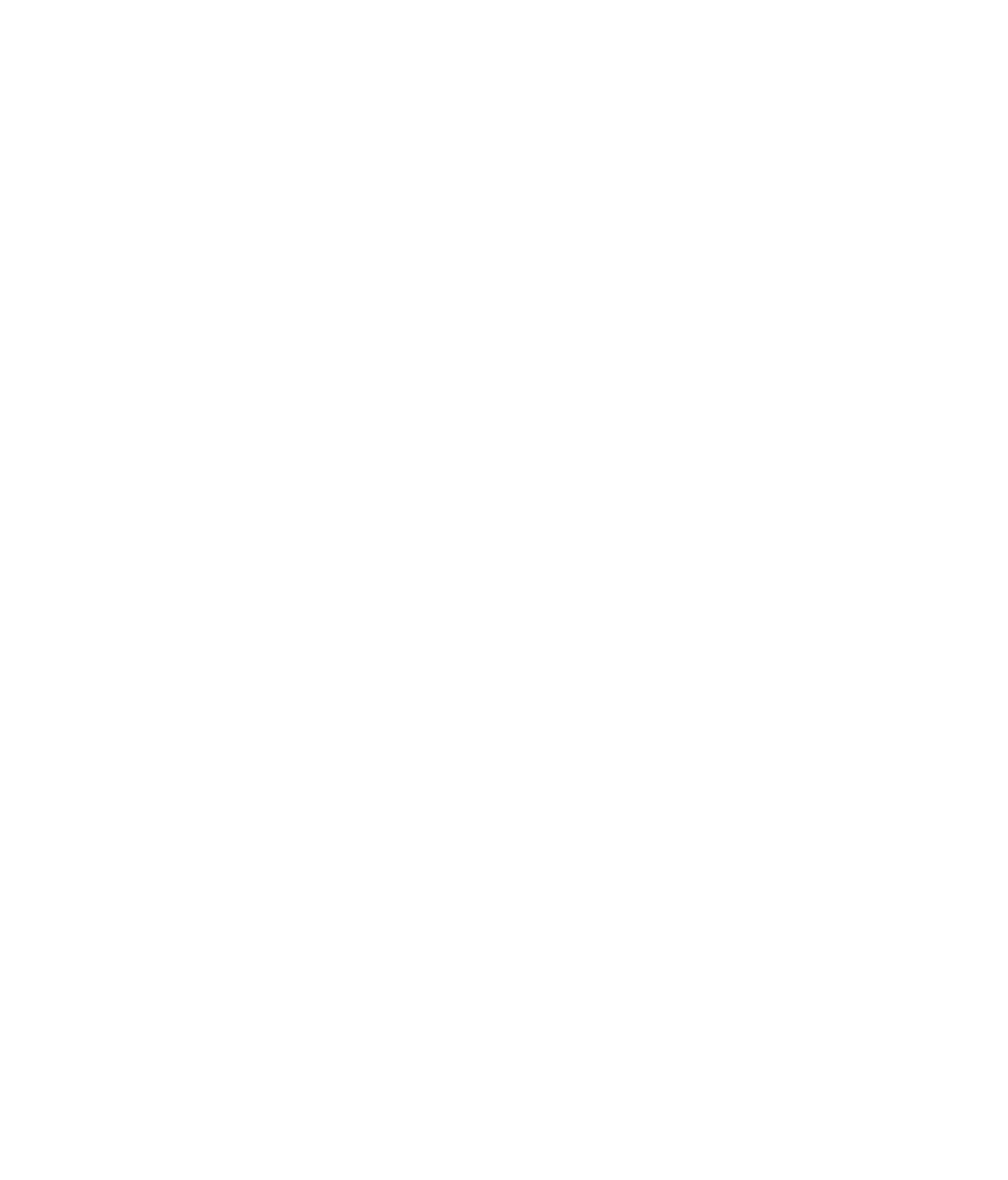## **INFORMATION FOR AUTHORS**

The *Western North American Naturalist* welcomes previously unpublished manuscripts pertaining to the biological natural history of western North America, including western Canada and all of Mexico. Preference will be given to concise manuscripts of up to 12,000 words. Longer manuscripts will be considered for the monograph series. Simple species lists are discouraged.

SUBMIT MANUSCRIPTS online at https://ojs.lib.byu .edu/wnan/index.php/wnan/information/authors or send an electronic copy to Mark C. Belk, Editor, *Western North American Naturalist,* wnan@byu.edu. An accompanying cover letter must provide information describing the extent to which data, text, or illustrations have been used in other papers or books that are published, in press, submitted, or soon to be submitted elsewhere. Authors should adhere to the following guidelines; manuscripts not so prepared may be returned for revision.

MANUSCRIPT PREPARATION. In general, the *Western North American Naturalist* follows recommendations in *Scientific Style and Format: The CSE Manual for Authors, Editors, and Publishers,* 7th edition (Rockefeller University Press, New York; available from: http://www.councilscienceeditors.org). However, we do differ in our treatment of entries in literature cited and other minor stylistic matters. Authors should consult the most recent issue of the *Western North American Naturalist* for formatting guidelines.

TYPE AND DOUBLE SPACE all materials, including literature cited, tables, and figure legends. Use the word processor's font attributes to indicate italics, superscripts, subscripts, and so forth. Use standard page format ( $22 \times 28$  cm), leaving 2.5-cm margins on all sides.

SUBMIT AN ELECTRONIC DOCUMENT. Number all pages and assemble the document in the following order: title page, abstract, text, acknowledgments, literature cited, appendixes, tables, figure legends, figures.

TITLE PAGE includes an informative title no longer than 15 words; names, addresses, and e-mail addresses of all authors; a running head of fewer than 40 letters and spaces; and notes to indicate changes of address and the author to whom correspondence should be addressed.

ABSTRACT states briefly the purpose, methods, results, and conclusions of the research. Authors are welcome to provide a Spanish translation of their abstract for publication.

TEXT has centered main headings printed in all capital letters; 2nd-level headings are centered in upper- and lowercase letters; 3rd-level headings begin paragraphs.

VOUCHER SPECIMENS. Authors are encouraged to designate, properly prepare, label, and deposit highquality voucher specimens and cultures documenting their research in an established permanent collection, and to cite the repository in publication.

REFERENCES IN THE TEXT are cited by author and date: e.g., Martin (1998) or (Martin 1998). Multiple citations should be separated by commas and listed in chronological order. Use "et al." after name of first author for citations having more than 2 authors.

ACKNOWLEDGMENTS, under a centered main heading, include special publication numbers, grant or contract numbers, or protocol numbers when appropriate.

LITERATURE CITED, also under a centered main heading, lists references alphabetically in the following formats:

- KONDOLE, G.M. 1997. Hungry water: effects of dams and gravel mining on river channels. Environmental Management 21:533–551.
- BRADY, N.C. 1990. The nature and properties of soils. 10th edition. Macmillan, New York, NY.
- TOKESHI, M. 1995. Life cycles and population dynamics. Pages 225–268 *in* P. Armitage, P.S. Cranston, and L.C.V. Pinder, editors, The Chironomidae: biology and ecology of non-biting midges. Chapman and Hall, London, England.

TABLES are double spaced on separate sheets and designed to fit the width of either a single column (6.7 cm) or a page (14.0 cm). Use lowercase letters to indicate footnotes whenever possible.

FIGURES may be initially embedded in the word processor or PDF file for the reviewers' convenience. However, authors of accepted manuscripts must provide figures in an appropriate file format: EPS, TIF, JPEG, or PDF. Lettering on figures should be large enough to withstand reduction to 1- or 2-column width. Originals must be no larger than  $22 \times 28$  cm. Resolution should be 300 dpi for photographs and up to 1200 dpi for black-and-white line art.

NOTES. If the manuscript would be more appropriate as a short communication or note, follow the above instructions but do not include section headings.

A CHARGE of \$55 per page is made for articles published; the rate if any one of the authors is an individual subscriber will be \$40 per page. However, manuscripts with color figures will be assessed an additional charge of \$300. A PDF file of the published article will be provided to all authors.

### FINAL CHECK:

- Cover letter explaining any duplication of information
- Inclusion of addresses and e-mail addresses of all authors on the manuscript's title page
- A word processor or PDF file containing the text, tables, and figure captions.
- Electronic figures in EPS, TIF, JPG, or PDF format.
- Conformity with instructions